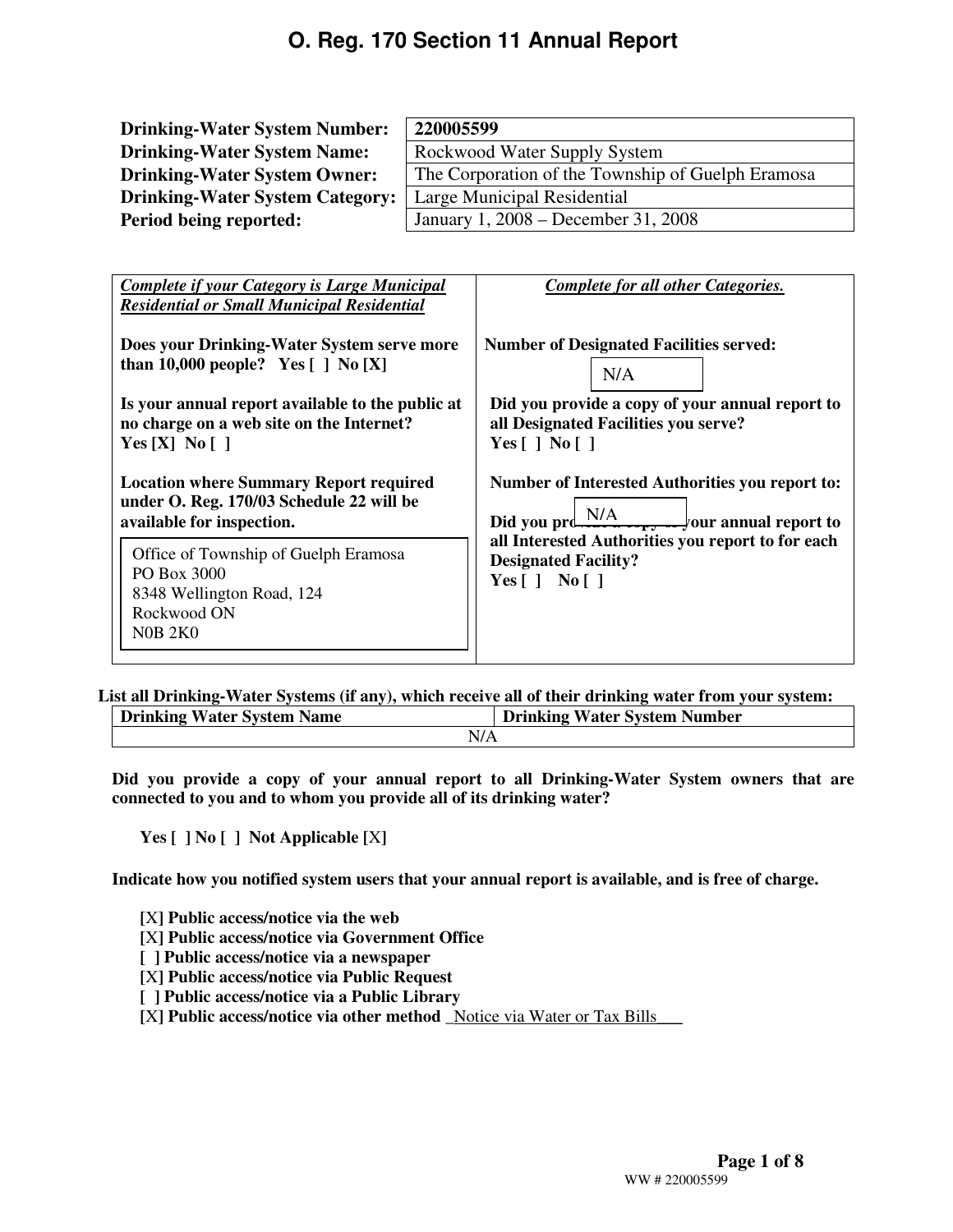#### **Describe your Drinking-Water System**

The Rockwood Water Supply System is located in the Township of Guelph-Eramosa. The water system consists of three municipal groundwater wells, a water tower and distribution system. Two of the wells are located at the Station Street pumphouse and the other at the Bernardi Pumphouse. The water level in the water tower starts and stops the well pumps. The raw water from the wells is chlorinated prior to discharge into the distribution system. Once the low level in the water tower has been reached, the pump station is called upon to operate and supply the distribution system with the excess water filling the tower. This water system is known as a demand/storage system. Once the water tower if full, the well pumps shut down until the water level drops in the water tower and the pumps are required to run again.

The two wells located within the Station Street pumphouse are approved to supply water at a maximum combined flow rate of 1, 360 L/min and a maximum daily flow of 1,964 m3/day. The well located within the Bernardi pumphouse is approved to supply water at a maximum flow rate of 910 L/min and a maximum daily flow of 1, 310 m3/day. Before entering the distribution system from these wells, the raw water is treated (UV- Station St.) by adding a disinfectant to protect against microbial contaminants. The water is disinfected with sodium hypochlorite solution (chlorine) and iron sequestering (sodium silicate), which is injected during the pump cycle.

#### **List all water treatment chemicals used over this reporting period**

Sodium Hypochlorite  $(12\% \text{ solution}) -$  disinfection UV Swift – Station St. Sodium silicate (34.8  $%$  solution) – iron sequestering

#### **Were any significant expenses incurred to?**

- **[]** Install required equipment
- **[]** Repair required equipment
- **[]** Replace required equipment

### **Please provide a brief description and a breakdown of monetary expenses incur**

| Notices submitted in accordance with O.Reg 170/03; Schedule 16 during this reporting period. |                     |                            |                           |                                                                      |                                  |  |  |
|----------------------------------------------------------------------------------------------|---------------------|----------------------------|---------------------------|----------------------------------------------------------------------|----------------------------------|--|--|
| <b>Incident</b><br>Date                                                                      | <b>Parameter</b>    | <b>Result</b>              | Unit of<br><b>Measure</b> | <b>Corrective Action</b>                                             | Corrective<br><b>Action Date</b> |  |  |
| Apr 27/08                                                                                    | Loss of<br>Pressure | <b>Boil Water Advisory</b> |                           | Pressure restored,<br>flushed system &<br>bacti samples<br>collected | May 01/08                        |  |  |

#### **Microbiological testing done under Schedule 10 of Regulation 170/03, during this reporting period.**

|                     | # of           | E.Coli   | Total         | # of           | <b>HPC</b> | # of           | <b>Bkgnd</b>  |
|---------------------|----------------|----------|---------------|----------------|------------|----------------|---------------|
|                     | <b>Samples</b> | $(min -$ | Coliform      | <b>HPC</b>     | $(min -$   | <b>Bkgrd</b>   | $(min - max)$ |
|                     |                | max)     | $(min - max)$ | <b>Samples</b> | max)       | <b>Samples</b> |               |
| Raw                 | 152.           | $0-0$    | $0-11.0$      | N/A            | N/A        |                |               |
| <b>Treated</b>      | 106            | $0-0$    | $0 - 0$       | 106            | $0-7.0$    |                |               |
| <b>Distribution</b> | 187            | $0-0$    | 0-0           | 187            | $0-4.0$    |                |               |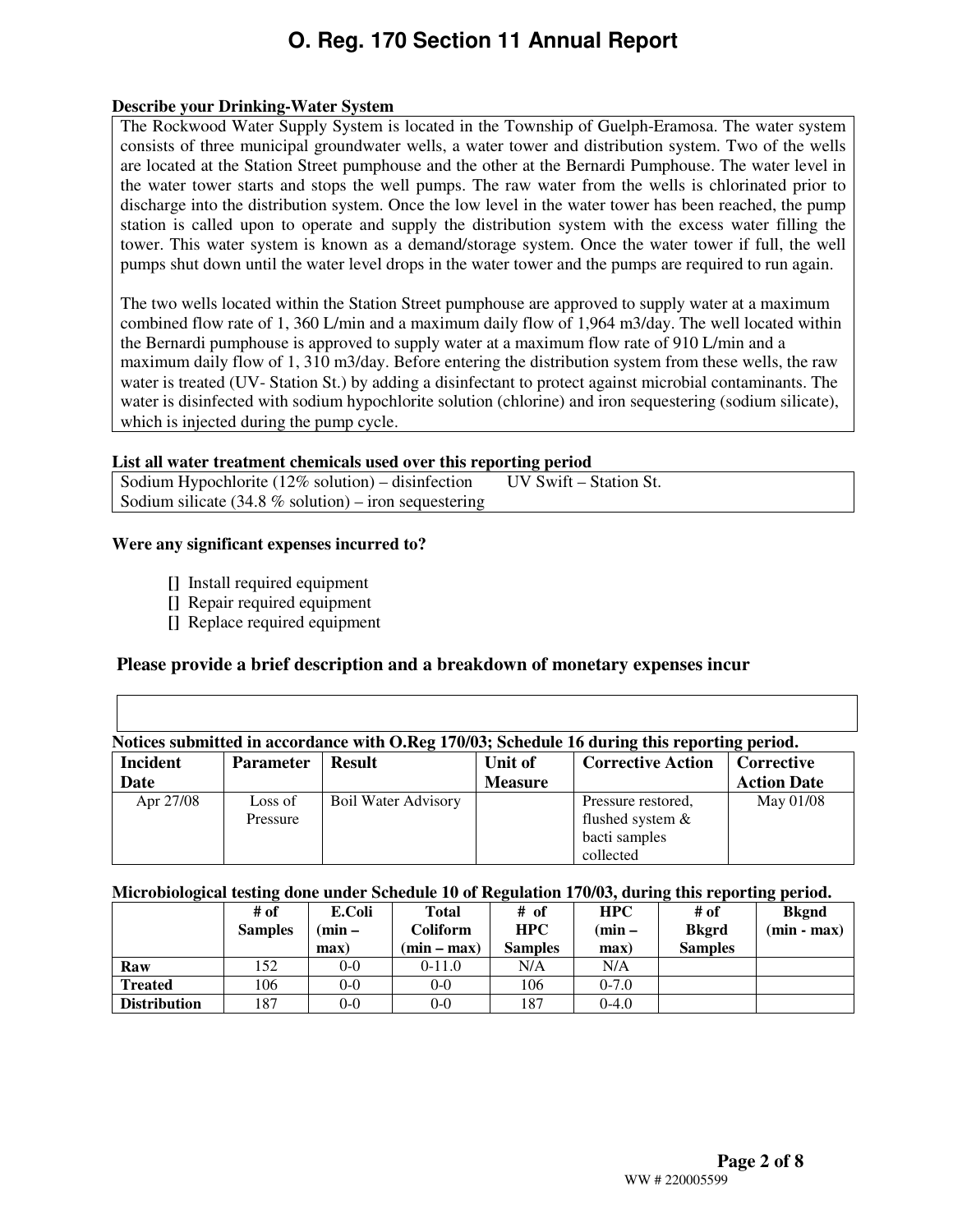| <b>Parameter</b>                       | <b>Number of Grab</b><br><b>Samples</b> | <b>Range of Results</b><br>$(min #)-(max #)$ |
|----------------------------------------|-----------------------------------------|----------------------------------------------|
|                                        |                                         |                                              |
| <b>Raw Water</b>                       |                                         |                                              |
| Turbidity (Station Street; Well 1-67)  | 12                                      | $0.07 - 0.32$ NTU's                          |
| Turbidity (Station Street; Well 1-76)  | 11                                      | $0.11 - 0.31$ NTU's                          |
| Turbidity (Bernardi)                   | 12                                      | $0.16 - 0.33$ NTU's                          |
| <b>Treated Water</b>                   |                                         |                                              |
| Chlorine Residual (Station St) (free)  | 8760                                    | $0.0 - 3.30$ mg/L                            |
| Chlorine Residual (Bernardi)<br>(free) | 8760                                    | $0.28 - 3.54$ mg/L                           |
| <b>Distribution System</b>             |                                         |                                              |
| Chlorine Residual (free)               | 366                                     | $0.57 - 3.82$ mg/L                           |

**Operational testing done under Schedule 8 of Regulation 170/03 during the period covered by this Annual Report.** 

**Summary of additional testing and sampling carried out in accordance with the requirement of an approval, order or other legal instrument.** 

| Date Legal instrument<br>issued | <b>Parameter</b> | <b>Date Sampled</b> | <b>Result</b> | <b>Unit of Measure</b> |  |  |
|---------------------------------|------------------|---------------------|---------------|------------------------|--|--|
| N/A                             |                  |                     |               |                        |  |  |

**Summary of Inorganic parameters tested during this reporting period or the most recent sample results** 

| <b>Parameter</b>           | <b>Sample Date</b> | <b>Result Value</b> | Unit of         | <b>Exceedance</b> |
|----------------------------|--------------------|---------------------|-----------------|-------------------|
|                            |                    |                     | <b>Measure</b>  |                   |
|                            |                    |                     |                 |                   |
|                            |                    | <b>BERNARDI</b>     |                 |                   |
| <b>Antimony</b>            | Jul. 15/08         | < 0.86              | $\frac{1}{2}$   | N <sub>o</sub>    |
| <b>Arsenic</b>             | Jul. 15/08         | 2.1                 | $\frac{u}{g}$   | N <sub>o</sub>    |
| <b>Barium</b>              | Jul. 15/08         | 39.7                | $\frac{u g}{l}$ | No.               |
| <b>Boron</b>               | Jul. 15/08         | 7.6                 | $\frac{u g}{l}$ | N <sub>o</sub>    |
| Cadmium                    | Jul. 15/08         | 0.009               | $\frac{u g}{l}$ | N <sub>o</sub>    |
| <b>Chromium</b>            | Jul. 15/08         | < 0.5               | $\frac{1}{2}$   | N <sub>0</sub>    |
| <b>Lead (Distribution)</b> | Jan. 16/08         | 0.05                | $\frac{u g}{l}$ | N <sub>o</sub>    |
| <b>Mercury</b>             | Jul. 15/08         | < 0.02              | $\frac{u}{g}$   | No                |
| <b>Selenium</b>            | Jul. 15/08         | $\leq$ 1            | $\frac{u}{g}$   | N <sub>o</sub>    |
| Sodium                     | Feb. 07/05         | 3.19                | mg/l            | N <sub>o</sub>    |
| <b>Uranium</b>             | Jul. 15/08         | 0.320               | $\frac{u g}{l}$ | N <sub>0</sub>    |
| <b>Fluoride</b>            | Feb. 11/05         | 1.54                | mg/l            | Yes               |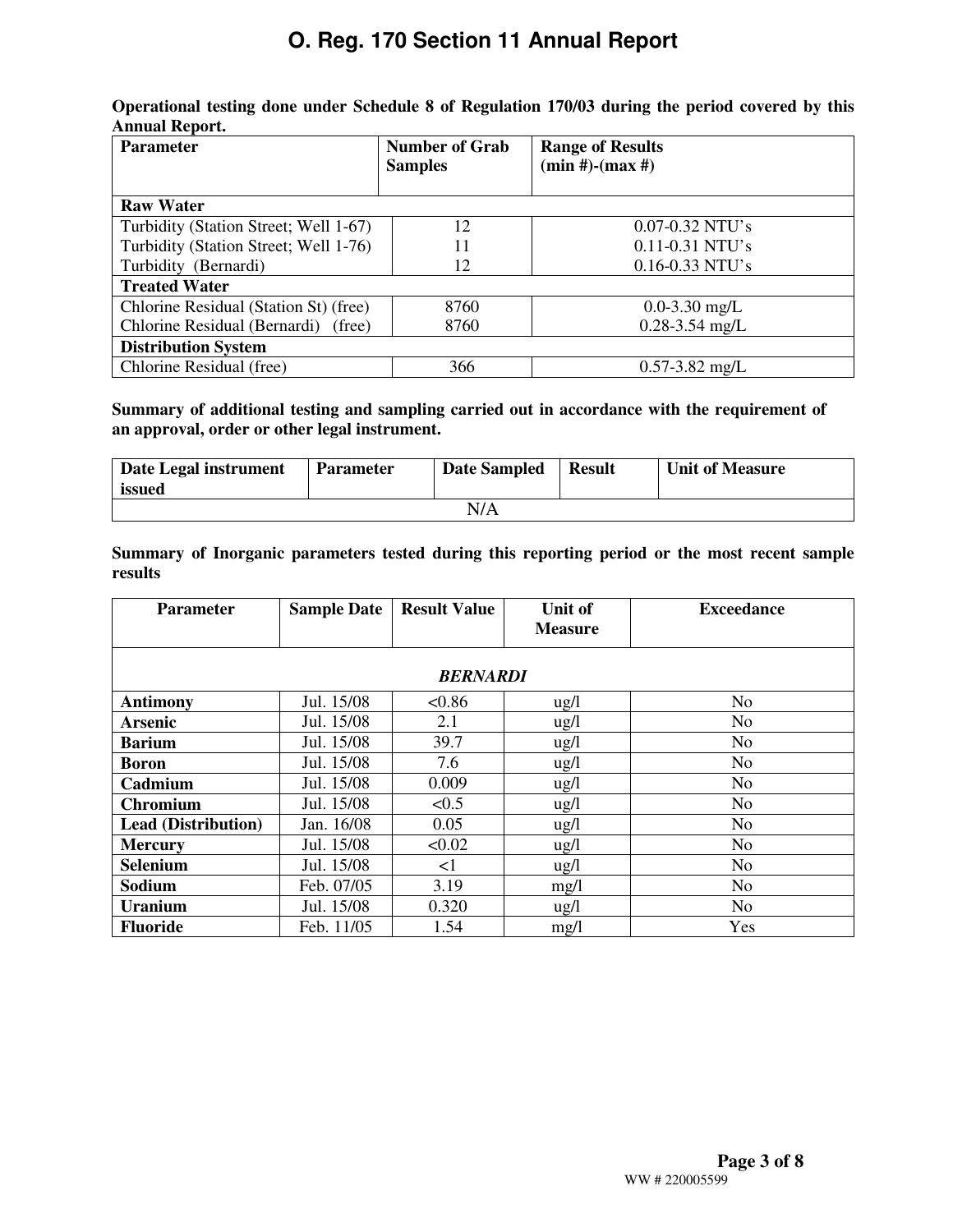| <b>Nitrite</b> | Jan. 16/08 | 0.005 | mg/1 |                |
|----------------|------------|-------|------|----------------|
|                | Apr. 14/08 | 0.005 |      | N <sub>0</sub> |
|                | July 15/08 | 0.005 |      |                |
|                | Nov 05/08  | 0.005 |      |                |
| <b>Nitrate</b> | Jan 16.08  | 0.013 |      |                |
|                | Apr. 14/08 | 0.013 |      | N <sub>0</sub> |
|                | July 15/08 | 0.013 | mg/1 |                |
|                | Nov 05/08  | 0.013 |      |                |

**Summary of Inorganic parameters tested during this reporting period or the most recent sample results** 

| <b>Parameter</b>           | <b>Sample Date</b> | <b>Result Value</b>   | Unit of         | <b>Exceedance</b> |
|----------------------------|--------------------|-----------------------|-----------------|-------------------|
|                            |                    |                       | <b>Measure</b>  |                   |
|                            |                    |                       |                 |                   |
|                            |                    | <b>STATION STREET</b> |                 |                   |
| <b>Antimony</b>            | Jan.16/08          | < 0.03                | $\frac{1}{2}$   | N <sub>o</sub>    |
| <b>Arsenic</b>             | Jan.16/08          | 0.6                   | $\frac{u g}{l}$ | N <sub>o</sub>    |
| <b>Barium</b>              | Jan.16/08          | 79.6                  | $\frac{1}{2}$   | N <sub>o</sub>    |
| <b>Boron</b>               | Jan.16/08          | 20                    | $\frac{1}{2}$   | N <sub>o</sub>    |
| Cadmium                    | Jan.16/08          | < 0.003               | $\frac{1}{2}$   | N <sub>o</sub>    |
| <b>Chromium</b>            | Jan.16/08          | 1.0                   | $\frac{1}{2}$   | N <sub>o</sub>    |
| <b>Lead (Distribution)</b> | Jan. 16/08         | 0.05                  | $\frac{u}{g}$   | N <sub>o</sub>    |
| <b>Mercury</b>             | Jan.16/08          | < 0.02                | $\frac{u g}{l}$ | N <sub>o</sub>    |
| <b>Selenium</b>            | Jan.16/08          | < 1.0                 | $\frac{u g}{l}$ | N <sub>o</sub>    |
| Sodium                     | Feb. 07/05         | 3.19                  | mg/1            | Yes               |
| <b>Uranium</b>             | Jan.16/08          | 0.778                 | $\frac{u g}{l}$ | N <sub>o</sub>    |
| <b>Fluoride</b>            | Feb. 11/05         | 1.54                  | mg/l            | No                |
| <b>Nitrite</b>             | Jan 16/08          | 0.005                 |                 |                   |
|                            | Apr. 14/08         | 0.005                 |                 | N <sub>o</sub>    |
|                            | <b>July 15/08</b>  | 0.005                 | mg/l            |                   |
|                            | Nov 05/08          | 0.005                 |                 |                   |
| <b>Nitrate</b>             | Jan 16/08          | 0.013                 |                 |                   |
|                            | Apr. 14/08         | 0.013                 | mg/l            | N <sub>o</sub>    |
|                            | <b>July 15/08</b>  | 0.013                 |                 |                   |
|                            | Nov 05/08          | 0.013                 |                 |                   |

### **Summary of lead testing under Schedule 15.1 during this reporting period**

(applicable to the following drinking water systems; large municipal residential systems**,** small municipal residential systems, and non-municipal year-round residential systems)

| <b>Location Type</b> | Number of<br><b>Samples</b> | <b>Range of Lead</b><br><b>Results</b><br>$(min#) - (max#)$ | Number of<br><b>Exceedances</b> |
|----------------------|-----------------------------|-------------------------------------------------------------|---------------------------------|
| <b>Plumbing</b>      | '76                         | $0.08 - 2.90$                                               | None                            |
| <b>Distribution</b>  | 16                          | $0.07 - 8.15$                                               | None                            |

• **44 sampling points with 2 samples at each point (plumbing per session)**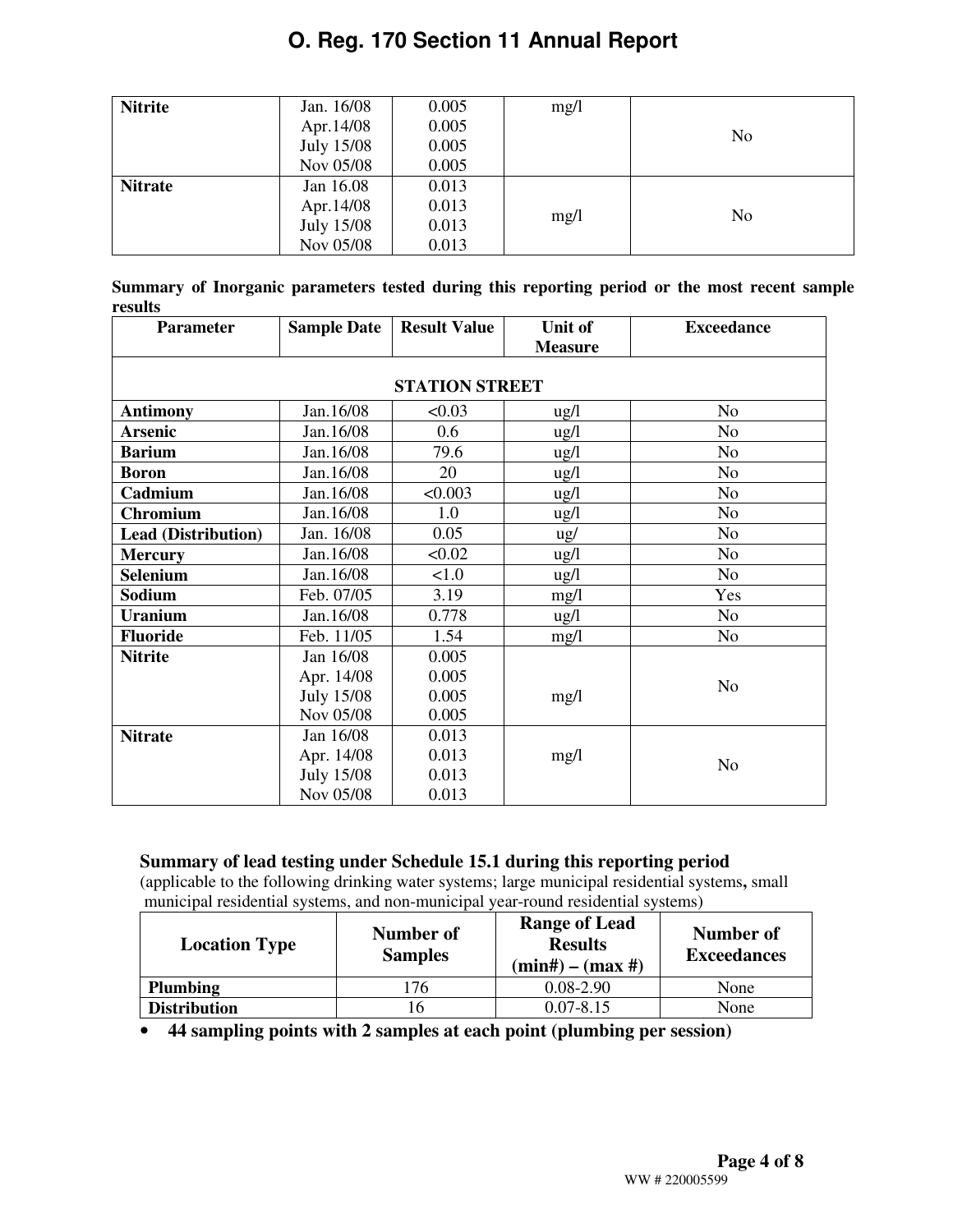**Summary of Organic parameters sampled during this reporting period or the most recent sample results** 

| <b>Parameter</b>                            | <b>Sample Date</b>              | <b>Result Value</b> | Unit of         | <b>Exceedance</b> |  |  |  |
|---------------------------------------------|---------------------------------|---------------------|-----------------|-------------------|--|--|--|
|                                             |                                 |                     | <b>Measure</b>  |                   |  |  |  |
|                                             |                                 |                     |                 |                   |  |  |  |
| <b>BERNARDI</b>                             |                                 |                     |                 |                   |  |  |  |
| <b>Alachlor</b>                             | Jul. 15/08                      | < 0.11              | ug/l            | N <sub>o</sub>    |  |  |  |
| <b>Aldicarb</b>                             | Jul. 15/08                      | < 0.30              | ug/l            | N <sub>o</sub>    |  |  |  |
| <b>Aldrin + Dieldrin</b>                    | Jul. 15/08                      | < 0.067             | $\frac{u}{g}$   | N <sub>o</sub>    |  |  |  |
| <b>Atrazine + N-dealkylated metobolites</b> | Jul. 15/08                      | < 0.12              | ug/l            | N <sub>o</sub>    |  |  |  |
| <b>Azinphos-methyl</b>                      | $\overline{\text{Jul. } 15/08}$ | < 0.21              | ug/l            | N <sub>o</sub>    |  |  |  |
| <b>Bendiocarb</b>                           | Jul. 15/08                      | < 0.13              | ug/l            | N <sub>o</sub>    |  |  |  |
| <b>Benzene</b>                              | Jul. 15/08                      | < 0.37              | ug/l            | N <sub>o</sub>    |  |  |  |
| Benzo(a)pyrene                              | Jul. 15/08                      | < 0.004             | ug/l            | N <sub>o</sub>    |  |  |  |
| <b>Bromoxynil</b>                           | Jul. 15/08                      | < 0.33              | ug/l            | N <sub>o</sub>    |  |  |  |
| Carbaryl                                    | Jul. 15/08                      | < 0.16              | ug/l            | N <sub>o</sub>    |  |  |  |
| Carbofuran                                  | Jul. 15/08                      | < 0.37              | ug/l            | N <sub>o</sub>    |  |  |  |
| <b>Carbon Tetrachloride</b>                 | Jul. 15/08                      | < 0.41              | ug/l            | N <sub>o</sub>    |  |  |  |
| <b>Chlordane</b> (Total)                    | Jul. 15/08                      | < 0.11              | ug/l            | N <sub>o</sub>    |  |  |  |
| <b>Chlorpyrifos</b>                         | Jul. 15/08                      | < 0.18              | ug/l            | N <sub>o</sub>    |  |  |  |
| Cyanazine                                   | Jul. 15/08                      | < 0.18              | ug/l            | N <sub>o</sub>    |  |  |  |
| <b>Diazinon</b>                             | Jul. 15/08                      | < 0.081             | ug/l            | N <sub>o</sub>    |  |  |  |
| <b>Dicamba</b>                              | Jul. 15/08                      | < 0.20              | ug/l            | N <sub>o</sub>    |  |  |  |
| 1,2-Dichlorobenzene                         | Jul. 15/08                      | < 0.50              | ug/l            | N <sub>o</sub>    |  |  |  |
| 1,4-Dichlorobenzene                         | Jul. 15/08                      | < 0.21              | ug/l            | N <sub>o</sub>    |  |  |  |
| Dichlorodiphenyltrichloroethane             | Jul. 15/08                      | < 0.14              |                 |                   |  |  |  |
| $(DDT)$ + metabolites                       |                                 |                     | ug/l            | N <sub>o</sub>    |  |  |  |
| 1,2-Dichloroethane                          | Jul. 15/08                      | < 0.43              | $\frac{u g}{l}$ | N <sub>o</sub>    |  |  |  |
| 1,1-Dichloroethylene                        | Jul. 15/08                      | < 0.41              |                 | N <sub>o</sub>    |  |  |  |
| (vinylidene chloride)                       |                                 |                     | ug/l            |                   |  |  |  |
| Dichloromethane                             | Jul. 15/08                      | < 0.34              | $\frac{u g}{l}$ | N <sub>o</sub>    |  |  |  |
| 2-4 Dichlorophenol                          | Jul. 15/08                      | < 0.15              | ug/l            | N <sub>o</sub>    |  |  |  |
| 2,4-Dichlorophenoxy acetic acid (2,4-D)     | Jul. 15/08                      | < 0.19              | ug/l            | N <sub>o</sub>    |  |  |  |
| Diclofop-methyl                             | Jul. 15/08                      | < 0.40              | ug/l            | N <sub>o</sub>    |  |  |  |
| <b>Dimethoate</b>                           | Jul. 15/08                      | < 0.12              | ug/l            | N <sub>o</sub>    |  |  |  |
| <b>Dinoseb</b>                              | Jul. 15/08                      | < 0.36              | ug/l            | No                |  |  |  |
| <b>Diquat</b>                               | Jul. 15/08                      | $\leq$ 1            | ug/l            | N <sub>o</sub>    |  |  |  |
| <b>Diuron</b>                               | Jul. 15/08                      | < 0.087             | $\frac{u g}{l}$ | N <sub>o</sub>    |  |  |  |
| Glyphosate                                  | Jul. 15/08                      | <6                  | ug/l            | N <sub>o</sub>    |  |  |  |
| <b>Heptachlor + Heptachlor Epoxide</b>      | Jul. 15/08                      | < 0.11              | ug/l            | N <sub>o</sub>    |  |  |  |
| <b>Lindane</b> (Total)                      | Jul. 15/08                      | < 0.056             | $\frac{u g}{l}$ | N <sub>o</sub>    |  |  |  |
| <b>Malathion</b>                            | Jul. 15/08                      | < 0.091             | ug/l            | N <sub>o</sub>    |  |  |  |
| Methoxychlor                                | Jul. 15/08                      | < 0.14              | $\frac{u g}{l}$ | N <sub>o</sub>    |  |  |  |
| <b>Metolachlor</b>                          | Jul. 15/08                      | < 0.092             | ug/l            | N <sub>o</sub>    |  |  |  |
| <b>Metribuzin</b>                           | Jul. 15/08                      | < 0.12              | $\frac{u g}{l}$ | N <sub>o</sub>    |  |  |  |
| Monochlorobenzene                           | Jul. 15/08                      | < 0.58              | $\frac{u g}{l}$ | N <sub>o</sub>    |  |  |  |
| Paraquat                                    | Jul. 15/08                      | $\leq$ 1            | $\frac{u g}{l}$ | No                |  |  |  |
| Parathion                                   | Jul. 15/08                      | < 0.18              | ug/l            | N <sub>o</sub>    |  |  |  |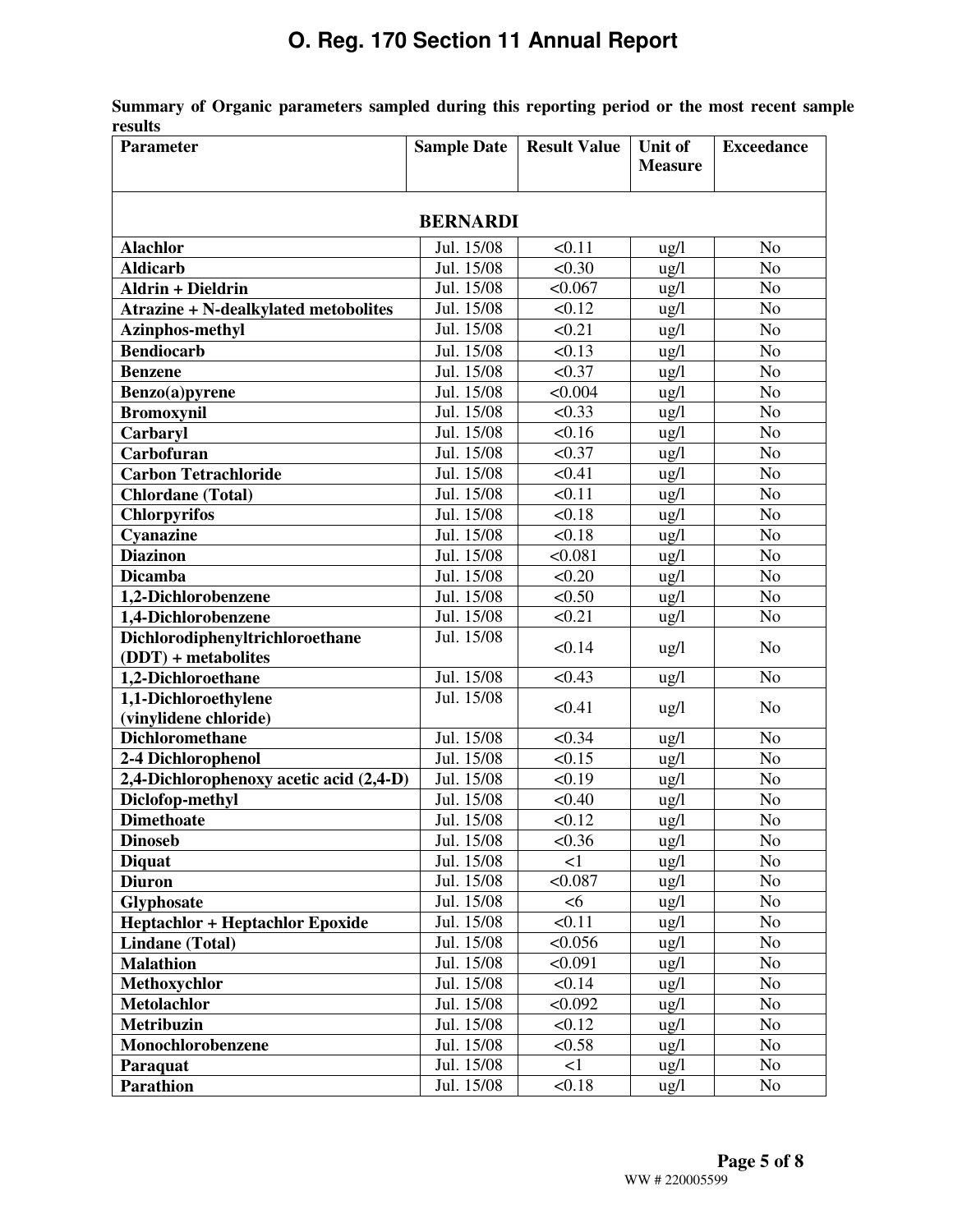| Pentachlorophenol                     | Jul. 15/08 | < 0.15 | $\frac{u g}{l}$ | No             |
|---------------------------------------|------------|--------|-----------------|----------------|
| <b>Phorate</b>                        | Jul. 15/08 | < 0.11 | ug/l            | N <sub>o</sub> |
| Picloram                              | Jul. 15/08 | < 0.25 | $\frac{u g}{l}$ | N <sub>o</sub> |
| <b>Polychlorinated Biphenyls(PCB)</b> | Jul. 15/08 | < 0.04 | ug/l            | N <sub>o</sub> |
| <b>Prometryne</b>                     | Jul. 15/08 | < 0.23 | ug/l            | N <sub>0</sub> |
| <b>Simazine</b>                       | Jul. 15/08 | < 0.15 | $\frac{1}{2}$   | N <sub>o</sub> |
| <b>THM</b> (Distribution)             | Jan 16/08  |        |                 |                |
| (NOTE: show latest annual average)    | Apr 14/08  |        |                 |                |
| $average - 17.2$ ug/l                 | Jul 15/08  |        |                 |                |
|                                       | Nov 05/08  |        |                 |                |
| <b>Temephos</b>                       | Jul. 15/08 | < 0.31 | $\frac{u g}{l}$ | No             |
| <b>Terbufos</b>                       | Jul. 15/08 | < 0.12 | ug/l            | N <sub>0</sub> |
| Tetrachloroethylene                   | Jul. 15/08 | < 0.45 | $\frac{u g}{l}$ | N <sub>o</sub> |
| 2,3,4,6-Tetrachlorophenol             | Jul. 15/08 | < 0.14 | $\frac{1}{2}$   | N <sub>o</sub> |
| <b>Triallate</b>                      | Jul. 15/08 | < 0.10 | $\frac{1}{2}$   | N <sub>0</sub> |
| <b>Trichloroethylene</b>              | Jul. 15/08 | < 0.38 | ug/l            | No             |
| 2,4,6-Trichlorophenol                 | Jul. 15/08 | < 0.25 | $\frac{1}{2}$   | N <sub>o</sub> |
| 2,4,5-Trichlorophenoxy acetic acid    | Jul. 15/08 | < 0.22 |                 |                |
| $(2,4,5-T)$                           |            |        | $\frac{u g}{l}$ | N <sub>0</sub> |
| <b>Trifluralin</b>                    | Jul. 15/08 | < 0.12 | $\frac{1}{2}$   | No.            |
| <b>Vinyl Chloride</b>                 | Jul. 15/08 | < 0.17 | $\frac{1}{2}$   | N <sub>0</sub> |

**Summary of Organic parameters sampled during this reporting period or the most recent sample results** 

| <b>Parameter</b>                                         | <b>Sample Date</b> | <b>Result Value</b> | Unit of         | <b>Exceedance</b> |  |  |  |
|----------------------------------------------------------|--------------------|---------------------|-----------------|-------------------|--|--|--|
|                                                          |                    |                     | <b>Measure</b>  |                   |  |  |  |
|                                                          |                    |                     |                 |                   |  |  |  |
| <b>STATION STREET</b>                                    |                    |                     |                 |                   |  |  |  |
| <b>Alachlor</b>                                          | Jan.16/08          | < 0.11              | $\frac{1}{2}$   | N <sub>o</sub>    |  |  |  |
| <b>Aldicarb</b>                                          | Jan.16/08          | < 0.30              | $\frac{1}{2}$   | N <sub>o</sub>    |  |  |  |
| <b>Aldrin + Dieldrin</b>                                 | Jan.16/08          | < 0.067             | $\frac{u g}{l}$ | N <sub>o</sub>    |  |  |  |
| <b>Atrazine + N-dealkylated metobolites</b>              | Jan.16/08          | < 0.12              | ug/l            | N <sub>o</sub>    |  |  |  |
| <b>Azinphos-methyl</b>                                   | Jan.16/08          | < 0.21              | $\frac{u g}{l}$ | N <sub>o</sub>    |  |  |  |
| <b>Bendiocarb</b>                                        | Jan.16/08          | < 0.13              | $\frac{1}{2}$   | N <sub>o</sub>    |  |  |  |
| <b>Benzene</b>                                           | Jan.16/08          | < 0.37              | $\frac{1}{2}$   | N <sub>o</sub>    |  |  |  |
| Benzo(a)pyrene                                           | Jan.16/08          | < 0.004             | $\frac{1}{2}$   | N <sub>o</sub>    |  |  |  |
| <b>Bromoxynil</b>                                        | Jan.16/08          | < 0.33              | $\frac{u g}{l}$ | N <sub>o</sub>    |  |  |  |
| Carbaryl                                                 | Jan.16/08          | < 0.16              | $\frac{1}{2}$   | N <sub>o</sub>    |  |  |  |
| Carbofuran                                               | Jan.16/08          | < 0.37              | $\frac{u g}{l}$ | N <sub>o</sub>    |  |  |  |
| <b>Carbon Tetrachloride</b>                              | Jan.16/08          | < 0.41              | $\frac{1}{2}$   | N <sub>o</sub>    |  |  |  |
| <b>Chlordane</b> (Total)                                 | Jan.16/08          | < 0.11              | ug/l            | N <sub>o</sub>    |  |  |  |
| <b>Chlorpyrifos</b>                                      | Jan.16/08          | < 0.18              | $\frac{1}{2}$   | N <sub>o</sub>    |  |  |  |
| Cyanazine                                                | Jan.16/08          | < 0.18              | ug/l            | N <sub>o</sub>    |  |  |  |
| <b>Diazinon</b>                                          | Jan.16/08          | < 0.081             | $\frac{1}{2}$   | N <sub>o</sub>    |  |  |  |
| <b>Dicamba</b>                                           | Jan.16/08          | < 0.2               | ug/l            | N <sub>o</sub>    |  |  |  |
| 1,2-Dichlorobenzene                                      | Jan.16/08          | < 0.50              | ug/l            | N <sub>o</sub>    |  |  |  |
| 1,4-Dichlorobenzene                                      | Jan.16/08          | < 0.21              | ug/l            | N <sub>o</sub>    |  |  |  |
| Dichlorodiphenyltrichloroethane<br>$(DDT)$ + metabolites | Jan.16/08          | < 0.14              | $\frac{u g}{l}$ | N <sub>o</sub>    |  |  |  |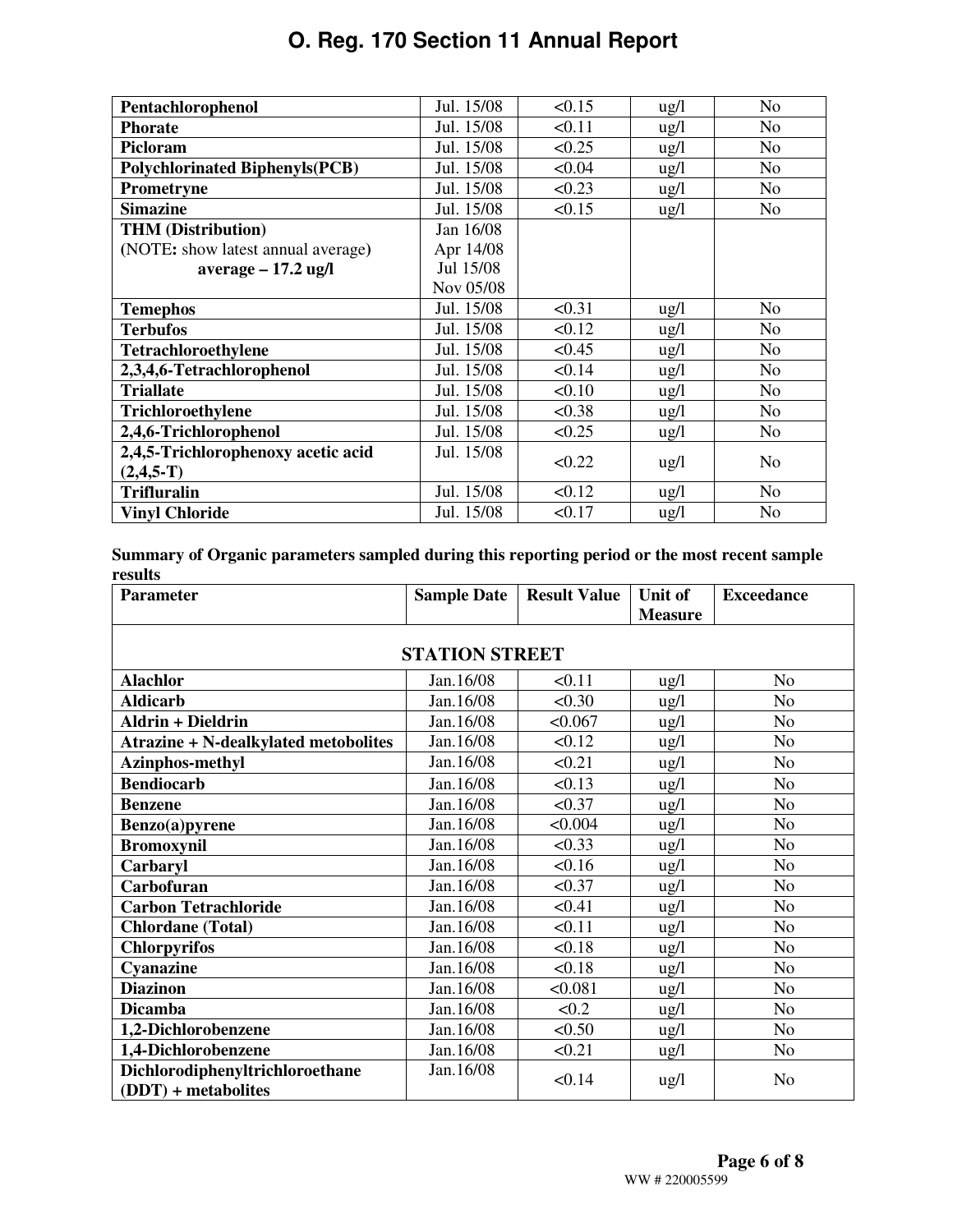| 1,2-Dichloroethane                     | Jan.16/08    | < 0.43   | ug/l            | N <sub>0</sub> |
|----------------------------------------|--------------|----------|-----------------|----------------|
| 1,1-Dichloroethylene                   | Jan.16/08    | < 0.41   | ug/l            | N <sub>o</sub> |
| (vinylidene chloride)                  |              |          |                 |                |
| <b>Dichloromethane</b>                 | Jan.16/08    | < 0.34   | ug/l            | N <sub>o</sub> |
| 2-4 Dichlorophenol                     | Jan.16/08    | < 0.15   | ug/l            | N <sub>o</sub> |
| 2,4-Dichlorophenoxy acetic acid (2,4-  | Jan.16/08    | < 0.19   | $\frac{1}{2}$   | N <sub>o</sub> |
| D)                                     |              |          |                 |                |
| Diclofop-methyl                        | Jan.16/08    | < 0.4    | $\lg/1$         | N <sub>o</sub> |
| <b>Dimethoate</b>                      | Jan.16/08    | < 0.12   | ug/l            | N <sub>o</sub> |
| <b>Dinoseb</b>                         | Jan.16/08    | < 0.36   | ug/l            | No             |
| <b>Diquat</b>                          | Jan.16/08    | 1.0      | $\frac{u g}{l}$ | N <sub>o</sub> |
| <b>Diuron</b>                          | Jan.16/08    | < 0.087  | ug/l            | N <sub>o</sub> |
| Glyphosate                             | Jan.16/08    | <6       | ug/l            | N <sub>o</sub> |
| <b>Heptachlor + Heptachlor Epoxide</b> | Jan.16/08    | < 0.11   | ug/l            | N <sub>o</sub> |
| <b>Lindane</b> (Total)                 | Jan.16/08    | < 0.056  | $\frac{u g}{l}$ | N <sub>o</sub> |
| <b>Malathion</b>                       | Jan.16/08    | < 0.091  | $\frac{u g}{l}$ | N <sub>o</sub> |
| Methoxychlor                           | Jan.16/08    | < 0.14   | $\frac{u}{g}$   | N <sub>o</sub> |
| <b>Metolachlor</b>                     | Jan.16/08    | < 0.092  | ug/l            | N <sub>o</sub> |
| <b>Metribuzin</b>                      | Jan.16/08    | < 0.12   | $\frac{u g}{l}$ | N <sub>o</sub> |
| Monochlorobenzene                      | Jan.16/08    | < 0.58   | ug/l            | N <sub>o</sub> |
| Paraquat                               | Jan.16/08    | $\leq$ 1 | $\frac{u g}{l}$ | N <sub>o</sub> |
| <b>Parathion</b>                       | Jan.16/08    | < 0.18   | $\frac{u}{g}$   | N <sub>o</sub> |
| Pentachlorophenol                      | Jan.16/08    | < 0.15   | $\frac{u}{g}$   | N <sub>o</sub> |
| <b>Phorate</b>                         | Jan.16/08    | < 0.11   | ug/l            | N <sub>o</sub> |
| Picloram                               | Jan.16/08    | < 0.25   | $\frac{u g}{l}$ | N <sub>o</sub> |
| <b>Polychlorinated Biphenyls(PCB)</b>  | Jan.16/08    | < 0.04   | ug/l            | N <sub>o</sub> |
| Prometryne                             | Jan.16/08    | < 0.23   | $\frac{u g}{l}$ | No             |
| <b>Simazine</b>                        | Jan.16/08    | < 0.15   | ug/l            | No             |
| <b>THM</b> (Distribution)              | Jan 16/08    |          |                 |                |
| (NOTE: show latest annual average)     | Apr 14/08    |          |                 |                |
| average $-17.2$ ug/l                   | Jul 15/08    |          |                 |                |
|                                        | Nov 05/08    |          |                 |                |
| <b>Temephos</b>                        | Jan.16/08    | < 0.31   | ug/l            | N <sub>o</sub> |
| <b>Terbufos</b>                        | Jan.16/08    | < 0.12   | $\frac{u}{g}$   | N <sub>o</sub> |
| Tetrachloroethylene                    | Jan. $16/08$ | < 0.45   | ug/l            | $\rm No$       |
| 2,3,4,6-Tetrachlorophenol              | Jan.16/08    | < 0.14   | $\frac{u g}{l}$ | N <sub>o</sub> |
| <b>Triallate</b>                       | Jan.16/08    | < 0.10   | ug/l            | N <sub>o</sub> |
| Trichloroethylene                      | Jan.16/08    | < 0.38   | $\frac{u g}{l}$ | N <sub>o</sub> |
| 2,4,6-Trichlorophenol                  | Jan.16/08    | < 0.25   | ug/l            | N <sub>o</sub> |
| 2,4,5-Trichlorophenoxy acetic acid     | Jan.16/08    | < 0.22   | $\frac{u}{g}$   | N <sub>o</sub> |
| $(2,4,5-T)$                            |              |          |                 |                |
| <b>Trifluralin</b>                     | Jan.16/08    | < 0.12   | $\frac{u g}{l}$ | N <sub>o</sub> |
| <b>Vinyl Chloride</b>                  | Jan.16/08    | < 0.17   | ug/l            | N <sub>o</sub> |